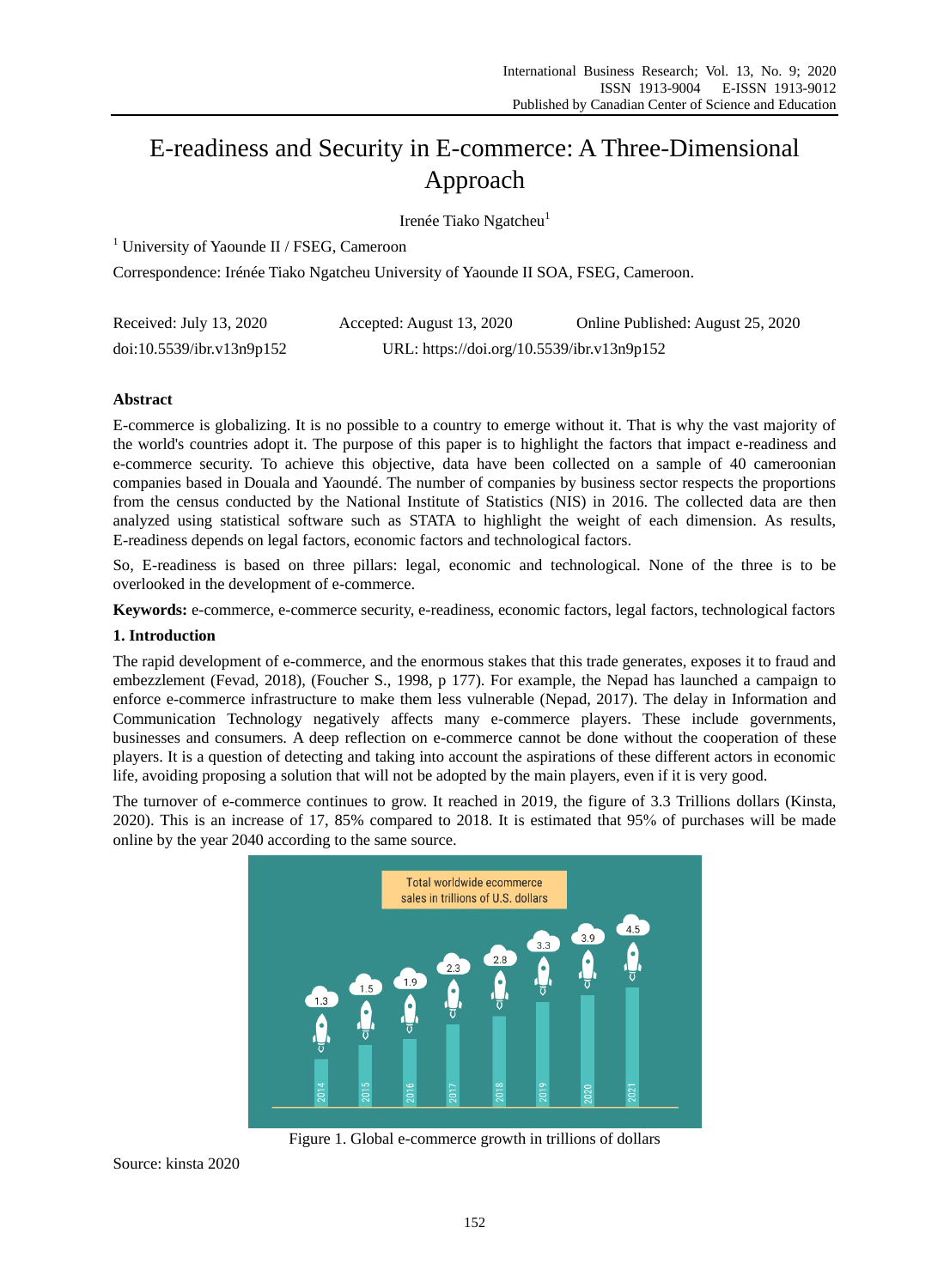As the stakes are higher and higher, there is a greater risk of embezzlement. Hence the need to focus on safety. Security is addressed in its entirety and the main axes are determined. Several works are being done on safety but we find that this work focuses on a single axis, forgetting that safety is a whole and that no axis should be neglected.

Some authors put emphasis on client authentication (Jong , 2012, pp. 364 -376). Emails that are used along the transactions for e-commerce are secure by (Jung S. L. Kum S. L. , 2012, pp. 388-396). They specialized theirs work on emails. The band's manager allocates and controls keys in the group. Here a user not in the group cannot do e-commerce. E-commerce security issues are present by (Revati et al , 2015, pp 12896-12901). E commerce security tools are studies. But a global analysis is not done to protect the entire e-commerce. The actors that can be attack here are buyer and merchant. The analyzis is based on service oriented architecture that cannot covert all the aspects of e-commerce. Eye-tracking method is also use to improve the usability of e-commerce websides. More a site is usable, more it can be attack (Kaysi B. & Topaloglu, 2018).

The architecture of software defined networking (SDN) introduces a particular distributed denial of service (DdoS) attacks that can affect or even overwhelm the SDN network (Yang et al , 2018, pp. 389-394).

The directions for e-commerce security in order to improve customer confidence in e-commerce shopping are provide by (Khan & Shazia, 2019).

The concept of digital service failure from the perspective of expectation-conformation theory, develop an Archimate architecture model and use it to design a typology of technological enablers (technologies and technological approaches) that can be used by businesses and their customers to prevent service failures at different stages of online purchase via e-commerce websites (Nili A. et al , 2019).

A light on E-commerce privacy, security, its purpose, different security issues and how consumer's trust and purchasing behavior is affected by it are present by (Palak G. & Akshat D., 2016, pp. 224-232).

Security problems in cloud computing systems and how to solve these problems using a quantitative security risk assessment model named Multi-dimensional Mean Failure Cost (M2FC) are develop by (Jouini M & Rabai L. B. , 2017, pp. 249-263) . In fact, they summarize first security issues related to cloud computing environments and then propose a generic framework that analysis and evaluate cloud security problems and then propose appropriate countermeasures to solve these problems. All of those researchs develop not more than two aspects of tree aspects that exists.

It's about bringing out the safe weight it has on e-commerce for each dimension. This study is being done in a developing country and particularly in Cameroon.

According to United Nations Conference on Trade and Development, Cameroonian society and developing countries have some reservations about the appropriation of e-technologies (e-commerce, e-banking, e-business, e-government, etc.) (UNCTAD , 2018), these technologies are essential for the globalization to which any country that wants to develop aspires. With the challenge of a global pandemic, UNCTAD created a e-government platform to help countries to stay open for business during Covid 19 (UNCTAD , 2020). Only countries with a good level of ereadiness will be able to take advantage of this opportunity. Large structures take some ownership of it, but much remains to be done to reach an acceptable level. Individuals, for their part, have not yet fully realized this new technology. Would these reluctance and slow appropriation be due to a poor control of security? The safety axes and weights affected will allow safeness to be taken into account in its entirety for any e-commerce project.

In terms of context, the question arises: What are the pillars on which the security of e-commerce is based? In other words, is there a link between security and e-readiness? To answer this question, we have developed a methodology that we believe is appropriate for collecting and analyzing the data.

## **2. Methodology**

As part of the methodology, a questionnaire was developed to investigate 40 companies that we selected. The selection was made between companies operating in areas for which developing countries could rely to begin their emergence (Statistiques mondiales, 2018). Dionne's work presents a synopsis of the different methods of gathering information. In this survey, we select the analysis of the numerical data (Dionne, 1998). This allows information to be collected, viewed and aggregated to analyze. The questionnaire is constructed according to the rigorous method proposed by (Bachelet, 2007) which breaks down the concept into dimensions and then into components. Sampling uses the quota method. These quotas are those issued by the general census of Cameroonian companies made in 2016.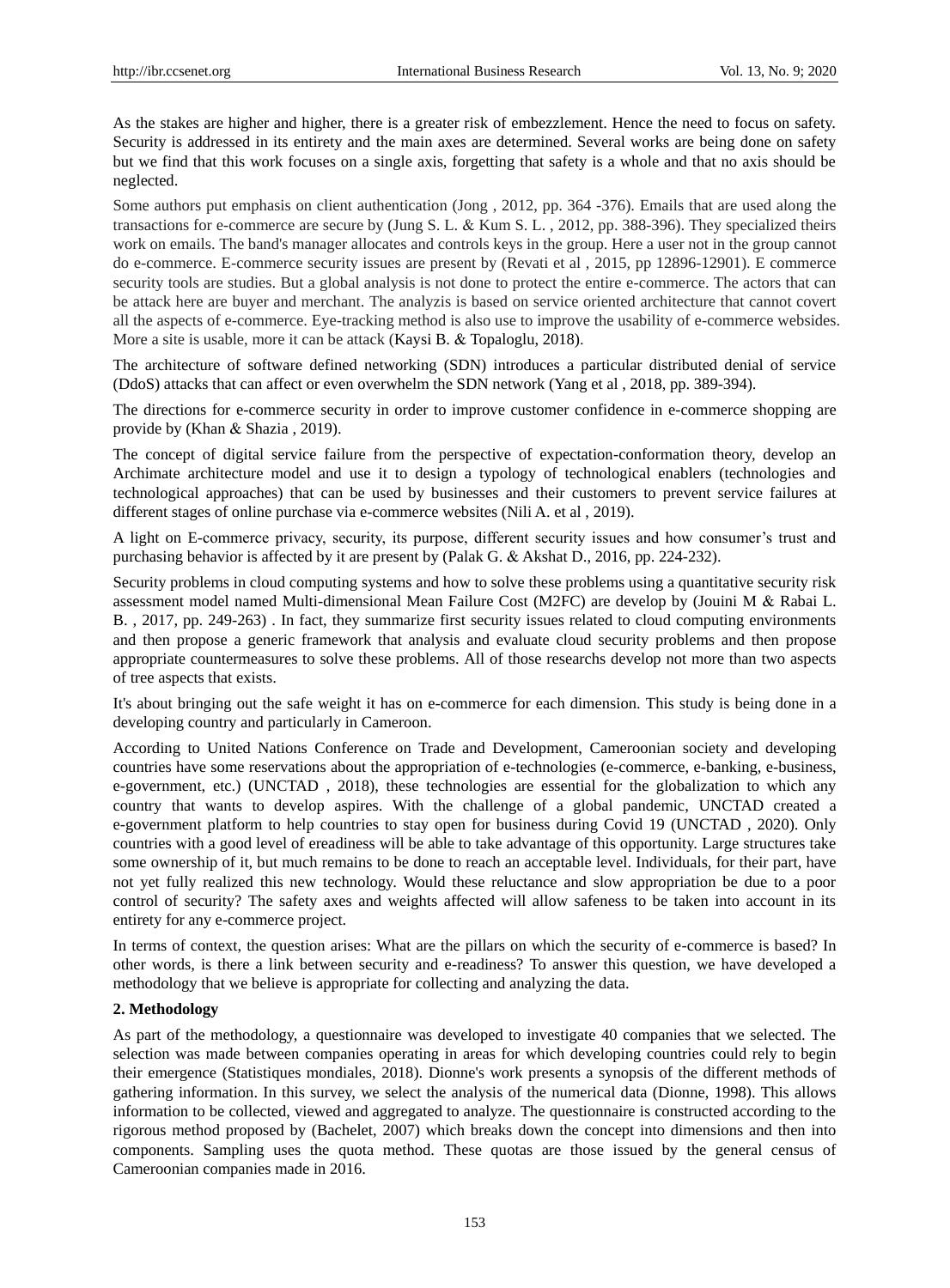The interview itself took into account the three types of interviews (open interview, closed interview and semi-direct interview), depending on the questions asked. The data collected by the methods developed are of two types, depending on the methods used: quantitative methods and qualitative methods. The rest of the methodology first presents the model of the relationship between ereadiness and security. Second, we present the modelling criteria at the scale of quantification and the criteria for quantification-wide modeling. Third, law enforcement for the protection of people and property is present, fourth we present the method of analysis.

## *2.1 Ereadiness – Security Model*

The Ereadiness assesses and enhances e-commerce with all related elements: the population ratio, IT and telecommunications infrastructure, postal services, etc. ( Institut National de la Statistique [INS], 2015) (Bridge , 2019). Security, on the other hand, takes into account the legal aspects (electronic signature, authentication), the economic aspects (security and protection of property, the most valuable) and the purely scientific aspects (security protocols, encryption algorithm). The effects sought by the combination of the concepts of Ereadiness and Security. The concepts of E-readiness and safety are strongly linked in our model.

Indeed, being ready for e-commerce presupposes that several aspects of security have been tested in a sustainable way, as the system is bound to continue. Thus E-readiness (E) will be tested according to security (S) and time. Security will be an association of several types of security: Legally J, Economicaly E, Technologically  $T = P \oplus C$ . The technology plan takes into account security protocols (P) and encryption algorithms (C).

The operator  $\oplus$  means that it is one of the two criteria or both.

As well, 
$$
E = \frac{d(S)}{dt} = \frac{d(J)}{dt} + \frac{d(E)}{dt} + \frac{d(P \oplus C)}{dt}
$$
  
 $E = \alpha S = \beta J + \gamma E + \mu (P \oplus C)$ 

Through this construction, we draw on the work of Druel (2007) which determine how a certain level of creativity can be maintained over time by defining the notions of attractiveness and sustainability, the second being the derivative of the first over time.

## *2.2 Criteria for Modeling and Quantification Scale*

# 2.2.1 E-readiness Assessment Criteria

The following criteria are used to assess e-readiness

(i) Bank coverage is one of the key links in e-commerce. The number of banks characterizes a fluid e-commerce, the spatial distribution is not necessarily useful. The reliability of the banking system is unavoidable. The same is true of citizens' proximity to banks. The fee charged when opening the account can be a motivating or discouraging factor.

(ii) The reliability of the telecommunications system is of paramount importance. Telecommunications are essential for e-commerce. Different actors use this method to send messages. When access to telecommunications is sufficient, the extension of e-commerce may be possible. The coverage of Cameroonian territory gives the possibility of e-commerce in all cities and even villages of the country.

(iii) Mobile network coverage reinforces the fixed network in order to make data transfers as easy as possible.

(iv) The extension of Internet access gives everyone the opportunity to participate in e-commerce. Do cyberspaces, computer labs, etc. provide sufficient access to the Internet? Anyone who would like to connect to the Net can have access.

(v) The good mobile density TV gives multiple people the ability to complete their transactions without being interrupted in their transactions due to lack of connection. Mobile coverage of regions is crucial.

(vi) The number of computers is crucial for an effective start-up of e-commerce. The ratio per capita, compared to developed countries or at least the highest ratio. The effective start-up of e-commerce depends on the number of computers. As "African solidarity" helps, access to computers could be achieved through an acquaintance (family members, friends, etc.) which is also an asset for access to the computer tool.

(vii) Internet connections. The Internet connection rate is just as crucial for the implementation of e-commerce. Access should be possible for potential sellers as well as potential customers. The first for the online release of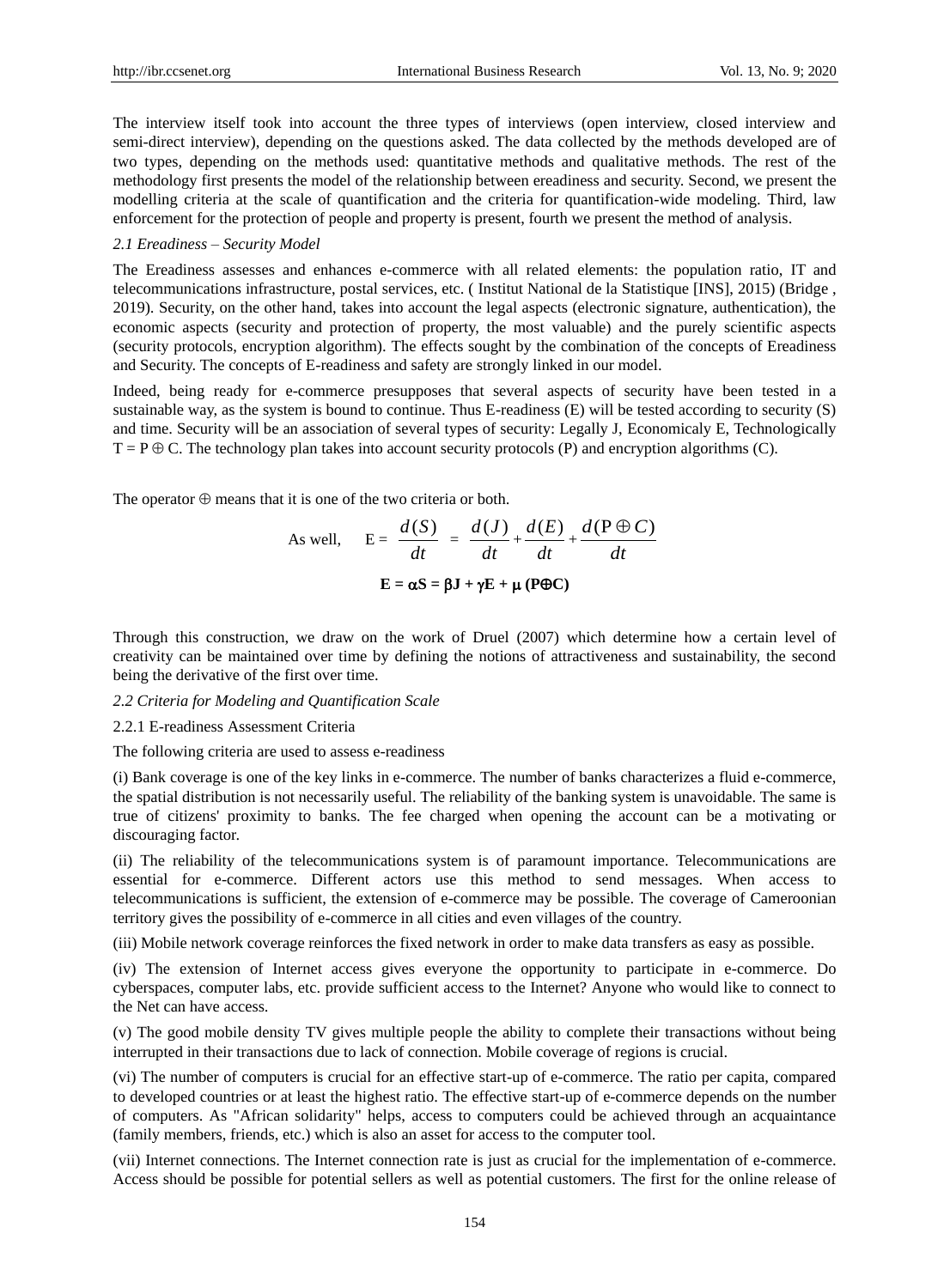their products and communication with customers. The second to place product orders and then interact with the seller.

2.2.2 Safety Assessment Criteria

(i) Any e-commerce player must have an account in a bank. Hence the need to have a sufficient number of banks and especially banks with good capacity.

(ii) E-commerce security takes into account the protocol used. The protocols SET, C-SET, ECOMM, HTTPS, SSL are generally used. Standard algorithms such as DES, RSA, GPG are applied.

(iii) Law enforcement is present for the protection of people and property.

*2.3 Law Enforcement Is Present for the Protection of People and Property*

## 2.3.1 E-readiness Criteria

(i) The greater the Internet bandwidth, the smoother the data transfer;

(ii) IT and telecommunications infrastructures linked to e-commerce depend on electrical energy. Electrical energy is an essential element for e-commerce. To intervene in e-commerce regardless of the region or city, the need for electrical energy arises;

(iii) The telephone cost is unavoidable in terms of the extension of e-commerce. This parameter necessarily increases the cost of an ordered item, if the price is very high, e-commerce will be limited to a small minority;

(iv) The human resources available to the country for the start-up of e-commerce is a very important factor. The provision of merchant sites is made by local resources who are responsible for making available to the whole world the products from our industries. Human resources will be equally important and even crucial in the production of these goods and services to be made available to the whole world;

(v) The banking system should be very reliable;

(vi) Postal infrastructure will have to be of very good quality to ensure deliveries. The goods purchased will be distributed by postal companies. All purchases made should be delivered by the postal services. This is an opportunity to check whether postal structures cover all regions of the country;

(vii) The housing location plan is a key role. For the vast majority, the location plan is unreliable or generally non-existent. However, it is an essential element for the delivery of purchased products;

(viii) Road infrastructure is just as essential. Delivery of goods is only effective if it is done on time. This will prevent the expiration of perishable products and foodstuffs. These deadlines can only be met if the road infrastructure is of good quality. Let all regions be accessible regardless of the season.

2.3.2 Security Criteria

(i) The banking system needs to be more and more secure. E-commerce requires the seller and the customer to each have their own bank. Since these players have kept their assets in these banks, trust can only be established around e-commerce if these different assets are safe;

(ii) Authentication is a must. Authentication is usually done by password. The introduction of biometrics is gradual ;

(iii) Electronic signature is also present. Ensure that a transaction is actually signed electronically. An essential element for any transaction to be authentic and indisputable;

(iv) The property will need to be well preserved throughout the handling, taking into account the fragility and conservation conditions. Throughout the transport of goods, the right conditions of preservation will have to be applied.

(v) The protection of products from theft and embezzlement must be ensured;

- (vi) The secret must be assured. Any transaction should not be accessed by unauthorized persons;
- (vii) The replay must be insured to avoid making the same transactions several times and maliciously;

(viii) Non-repudiation is ensured to prevent the renouncing of a commitment made in e-commerce;

(ix) Electronic payment ;

(x) The electronic transport of money must be secure;

(xi) Security protocol ;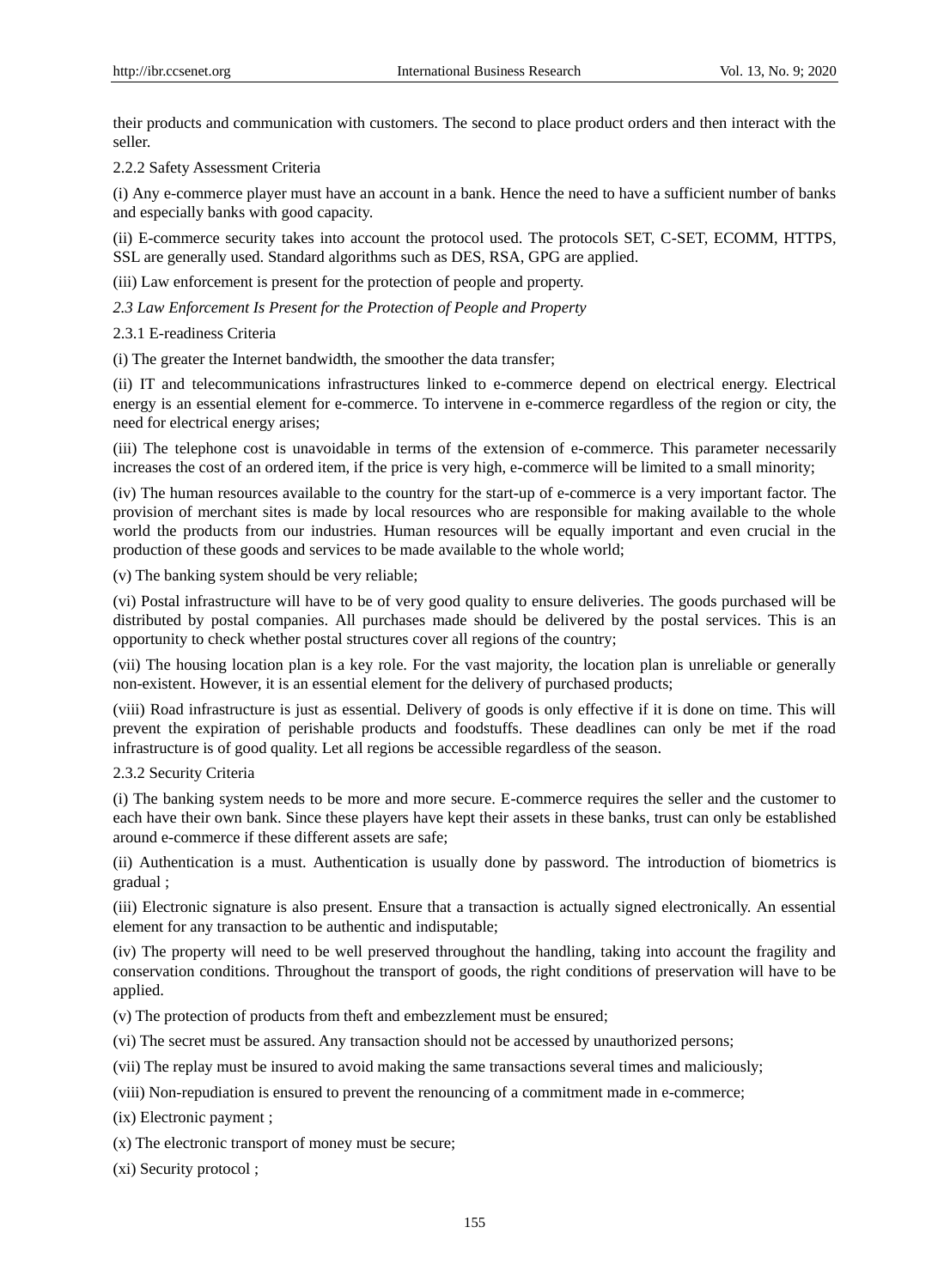## (xii) Encryption algorithm.

Table 1 provides a classification of the different e-readiness and security criteria for e-commerce. This classification includes quantitative and quantitative elements. These criteria are part of the questionnaire and are subject to appropriate treatments depending on whether they are quantitative or qualitative.

| <b>Axes</b>  | Nature of the criteria | Criteria                                      |
|--------------|------------------------|-----------------------------------------------|
| E-readinesss | Ouantitative           | Telephone lines                               |
|              |                        | Internet density                              |
|              |                        | Mobile density                                |
|              |                        | Percentage of computers / number of computers |
|              |                        | Tele centers                                  |
|              |                        | Mobile density                                |
|              |                        | <b>Internet Connexion</b>                     |
|              |                        | Mobile coverage                               |
|              |                        | Internet penetration rate                     |
|              | Qualitative            | Human ressources                              |
|              |                        | Banking system                                |
|              |                        | Postal infrastructure                         |
|              |                        | Housing location plan                         |
|              |                        | Road infrastructure                           |
|              |                        | Electricity                                   |
|              |                        | Telephone cost                                |
| Security     | Ouantitative           | Number of banks                               |
|              |                        | E-commerce protocol                           |
|              |                        | Packing structure                             |
|              |                        | Security protocol                             |
|              |                        | Encryption algorithms                         |
|              |                        | Law enforcement, physical security            |
|              |                        | Encryption algorithms                         |
|              | Oualitative            | Authentication                                |
|              |                        | Electronic signature                          |
|              |                        | Protection of property                        |
|              |                        | Product security                              |
|              |                        | Bank security                                 |
|              |                        | Electronic payment                            |
|              |                        | Secret                                        |
|              |                        | Replay                                        |
|              |                        | Non-repudiation                               |

| Table 1. Classification of e-readiness and security criteria in e-commerce |
|----------------------------------------------------------------------------|
|----------------------------------------------------------------------------|

Source : e-readiness survey

# *2.4 Method of Analysis*

2.4.1 Results Estimation Procedure

First, we estimate the relationship between e-readiness and different aspects of e-commerce. Either Yi the binary variable reflecting the level of satisfaction of the e-readiness of a given company. It looks like following:

 $Yi = 1$  if the company is satisfied with the e-readiness and  $Yi = 0$  if it is not satisfied with the e-readiness.

The model used is a logit binomial model. The Yi variable is the variable explained, i.e. e-readiness and explanatory variables, legal, economic and technological aspects are translated by Xi. The model comes in the following relationship:

$$
Y_i = \beta_0 + \beta_i X_i + \varepsilon_i
$$

# $\varepsilon_i$  is the model's error term.

## 2.4.2 Sampling

The evaluation method was based on a study of 40 Cameroonian companies with at least 3 employees. First, we have identified Cameroonian companies, a ranking is made by category or sector of activity. The number of companies selected for the questionnaire is proportional to the category representation proposed by the general census of businesses in Cameroon (RGE-2 , 2018). An effort is made for the spatial/regional distribution of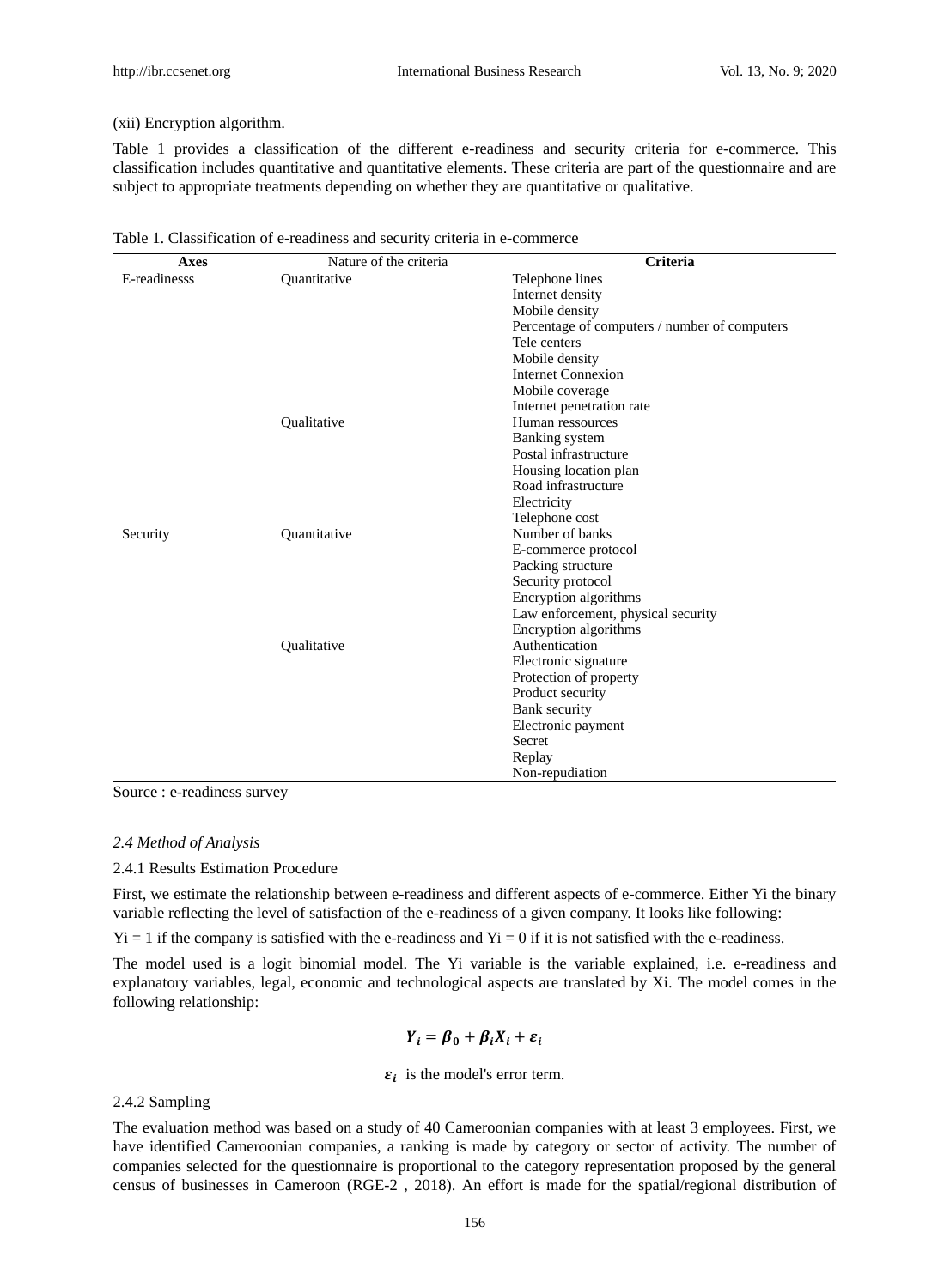societies.

The purpose of this survey is to determine the e-readinness of Cameroonian companies. An emphasis is placed on the sectors cited by UNCTAD, in this case crafts, agriculture, tourism [UNCTAD , 2015]. Banks and micro-financial structures, for their part, intervene in the financial platform. All this in order to define the degree of perception of e-commerce by the Cameroonian industrial world. The results can serve as a dashboard for decision-makers in the administration. The work was carried out in Cameroon's two major cities (Douala and Yaounde). Twenty-four companies for Douala and sixteen for Yaounde.

According to the last general census of companies conducted by the National Statistical Institute (NSI) in 2016, the city of Douala accounts for 33.5% of all national companies compared to 23.9% for Yaounde [14]. By taking

a discount from the entire study on the two cities, the following percentages are obtained: Douala  $\left(\frac{33,5}{33,5+23,9}\right)$ 

58,4%) Yaounde  $\left(\frac{23.9}{33.5+23.9} = 41.6\%$  ). That's about 40% in Yaounde and 60% in Douala. In the sequel we will

work with this approximation.

Each type of activity is assigned the number of companies surveyed in Yaounde and Douala. The aim is to make a distribution that respects the quotas derived from the business census. As the table below illustrates.

| Type of activity    | Town of residence |        | Total |      |
|---------------------|-------------------|--------|-------|------|
|                     | Yaounde           | Douala |       |      |
| Banks/Micro finance | 8                 | 10     | 18    | 46%  |
| Agriculture         | $\theta$          |        |       | 2%   |
| Transport/Tourism   | 4                 | 8      | 12    | 30%  |
| food industries     | 4                 |        | 9     | 22%  |
| Total               | 16                | 24     | 40    | 100% |
|                     | 40%               | 60%    | 100%  |      |

Table 2. Quotas allocated to businesses based on the type of activity.

Source: e-readiness survey

## **3. Results**

According to the table below, at the 5% threshold, we have good reason to say that there is a dependent relationship between e-readiness and other aspects. In other words, the different legal, economic and technological aspects individually have a significant influence (at the threshold of 5% to be wrong) on e-readiness in Cameroon.

| .tab se sj, chi |                             |              |  |
|-----------------|-----------------------------|--------------|--|
| Satisfaction    | Satisfaction juri           |              |  |
| Eread           | Satisfait                   | Total        |  |
|                 | Non satis                   |              |  |
|                 |                             |              |  |
| Non satisfait   | 5                           |              |  |
| Satisfait       | 11                          | 16           |  |
|                 | 13                          |              |  |
|                 | 5                           | 18           |  |
| Total           | 18                          |              |  |
|                 | 16                          | 34           |  |
|                 |                             |              |  |
|                 |                             |              |  |
|                 | Pearson chi2 $(1) = 5.7077$ | $Pr = 0.017$ |  |
|                 |                             |              |  |
| tab se Sec, chi |                             |              |  |
| Satisfaction    | Satisfaction eco            |              |  |
| Eread           | Satisfait                   | Total        |  |
|                 |                             |              |  |
|                 | Non satis                   |              |  |
| Non satisfait   | $\overline{2}$              |              |  |
| Satisfait       | 12                          | 14           |  |
|                 | 15                          |              |  |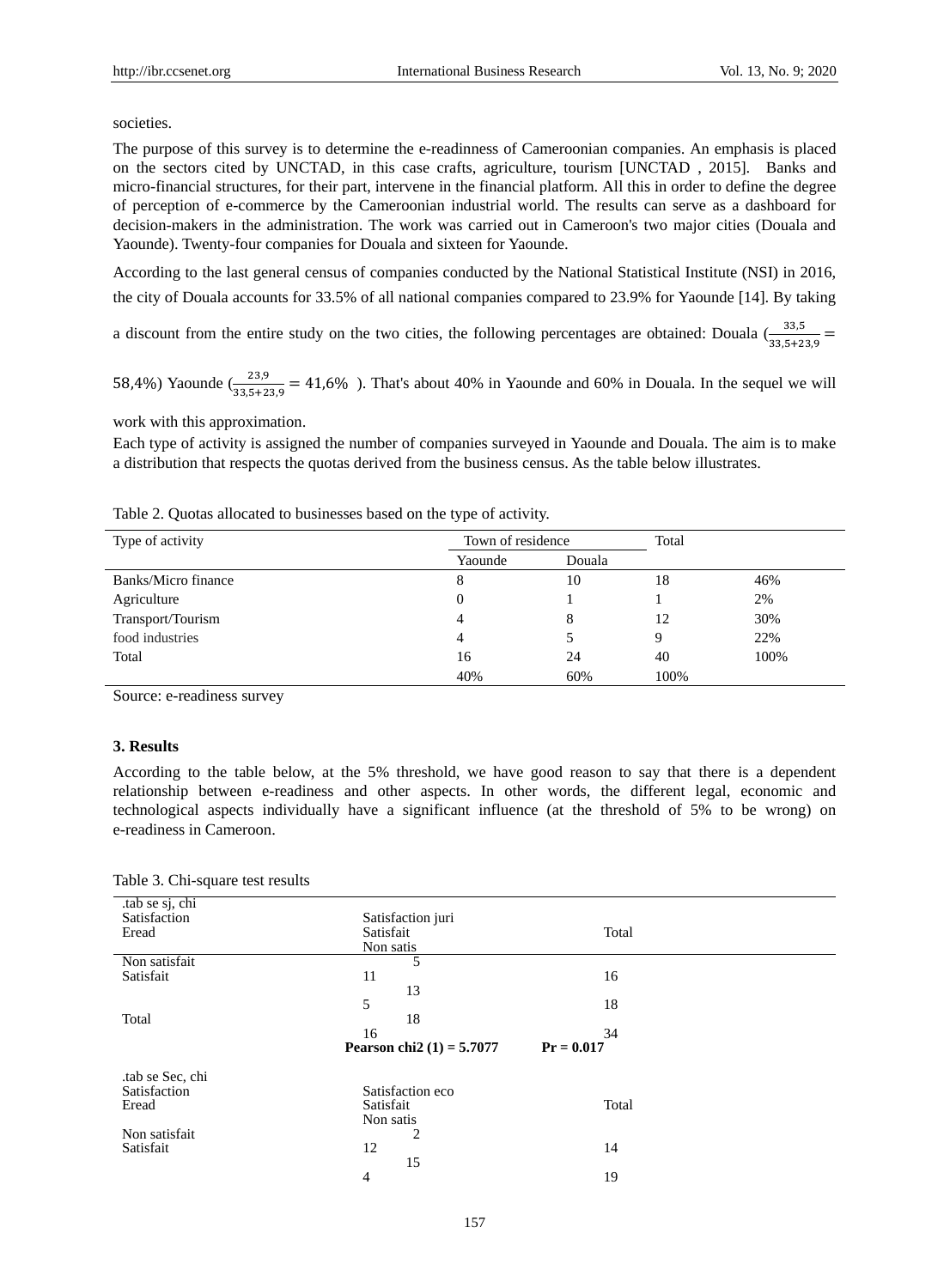| Total          | 17                           |              |
|----------------|------------------------------|--------------|
|                | 16                           | 33           |
|                | Pearson chi2 $(1) = 13.4934$ | $Pr = 0.000$ |
| tab se st, chi |                              |              |
| Satisfaction   | Satisfaction tech            |              |
| Eread          | Satisfait                    | Total        |
|                | Non satis                    |              |
| Non satisfait  | 2                            |              |
| Satisfait      | 12                           | 14           |
|                | 13                           |              |
|                | 4                            | 17           |
| Total          | 15                           |              |
|                | 16                           | 31           |
|                | Pearson chi2 $(1) = 11.8877$ | $Pr = 0.001$ |

Source: Authors from STATA outputs

The aim here is to test the zero H0 hypothesis that "all coefficients of explanatory variables are zero" against the alternative hypothesis H1 "There is at least one variable with a coefficient different from zero". In this case, we use the model's khi-two test (LR chi2) whose p-value allows to reject H0 if it is significant. We find that the model is generally significant according to Table 4 (p-value - 0.0002 less than 5%). So there is at least one variable that significantly influences business satisfaction on e-readiness (table 4).

|  | Table 4. Result of Logistic Regression |  |
|--|----------------------------------------|--|
|  |                                        |  |

| Logistic regression |                               |           |         |        | Number of<br>obs      | $=$       |
|---------------------|-------------------------------|-----------|---------|--------|-----------------------|-----------|
|                     |                               |           |         |        | 31                    |           |
|                     | Log likelihood $= -11.706675$ |           |         |        | LR chi $2(3)$         | $=$       |
|                     |                               |           |         |        | 19.27                 |           |
|                     |                               |           |         |        | Prob $>$ chi2         | $\equiv$  |
|                     |                               |           |         |        | 0.0002                |           |
|                     |                               |           |         |        | Pseudo R <sub>2</sub> | $\equiv$  |
|                     |                               |           |         |        | 0.4515                |           |
| <b>Se</b>           | Coef                          | Std. Err. | Z       | P >  z | 195%                  | conf.     |
|                     |                               |           |         |        | Interval]             |           |
| Sj                  | $-.6918227$                   | 1.27732   | $-0.54$ | 0.588  | $-3.195323$           | 1.811678  |
| Sec                 | $-2.068967$                   | 1.290851  | $-1.60$ | 0.109  | -4598988              | .4610544  |
| St                  | $-2.432562$                   | 1.077416  | $-2.26$ | 0.024  | -4.544257             | -.3208659 |
| $_{\rm cons}$       | 3.037173                      | 1.072711  | 2.83    | 0.005  | .9346982              | 5.139648  |

Source: Authors from STATA outputs

For the overall adjustment of the model, we used the Hosmer and Lemeschow test (table 5). The results show that the value of this test is 26.84% well above 5%. As a result, it is concluded that the model is well adjusted.

Table 5. Hosmer and Lemeshow Test

| Logistic model for se, goodness-of-fit test |                          |        |                                                           |         |         |         |         |       |    |
|---------------------------------------------|--------------------------|--------|-----------------------------------------------------------|---------|---------|---------|---------|-------|----|
|                                             |                          |        | (Table collapsed on quantiles of estimated probabilities) |         |         |         |         |       |    |
|                                             |                          |        | (There are only 6 distinct quantiles because of ties)     |         |         |         |         |       |    |
| Group                                       | Prob                     |        | Obs <sub>1</sub>                                          | $Exp_1$ |         | Obs $0$ | $Exp_0$ | Total |    |
|                                             |                          | 0.1038 |                                                           |         | $1.0\,$ |         |         | 9.0   | 10 |
|                                             |                          | 0.5687 |                                                           |         | 1.5     |         |         | 2.5   |    |
|                                             |                          | 0.6467 |                                                           |         | 2.6     |         |         | 1.4   |    |
|                                             |                          | 0.7248 |                                                           |         | 1.4     |         |         | 0.6   |    |
|                                             |                          | 0.9126 |                                                           |         | 1.8     |         |         | 0.2   |    |
|                                             | 10                       | 0.9542 |                                                           |         | 8.6     |         |         | 0.4   |    |
|                                             | Number of observation    |        |                                                           | 31      |         |         |         |       |    |
| Number of groups                            |                          |        |                                                           |         | n       |         |         |       |    |
|                                             | Hormer_Lemeshow chi2 (4) |        |                                                           | 5.19    |         |         |         |       |    |
| Prob                                        | Chi2                     |        |                                                           |         |         | 0.2684  |         |       |    |

Source: e-readiness survey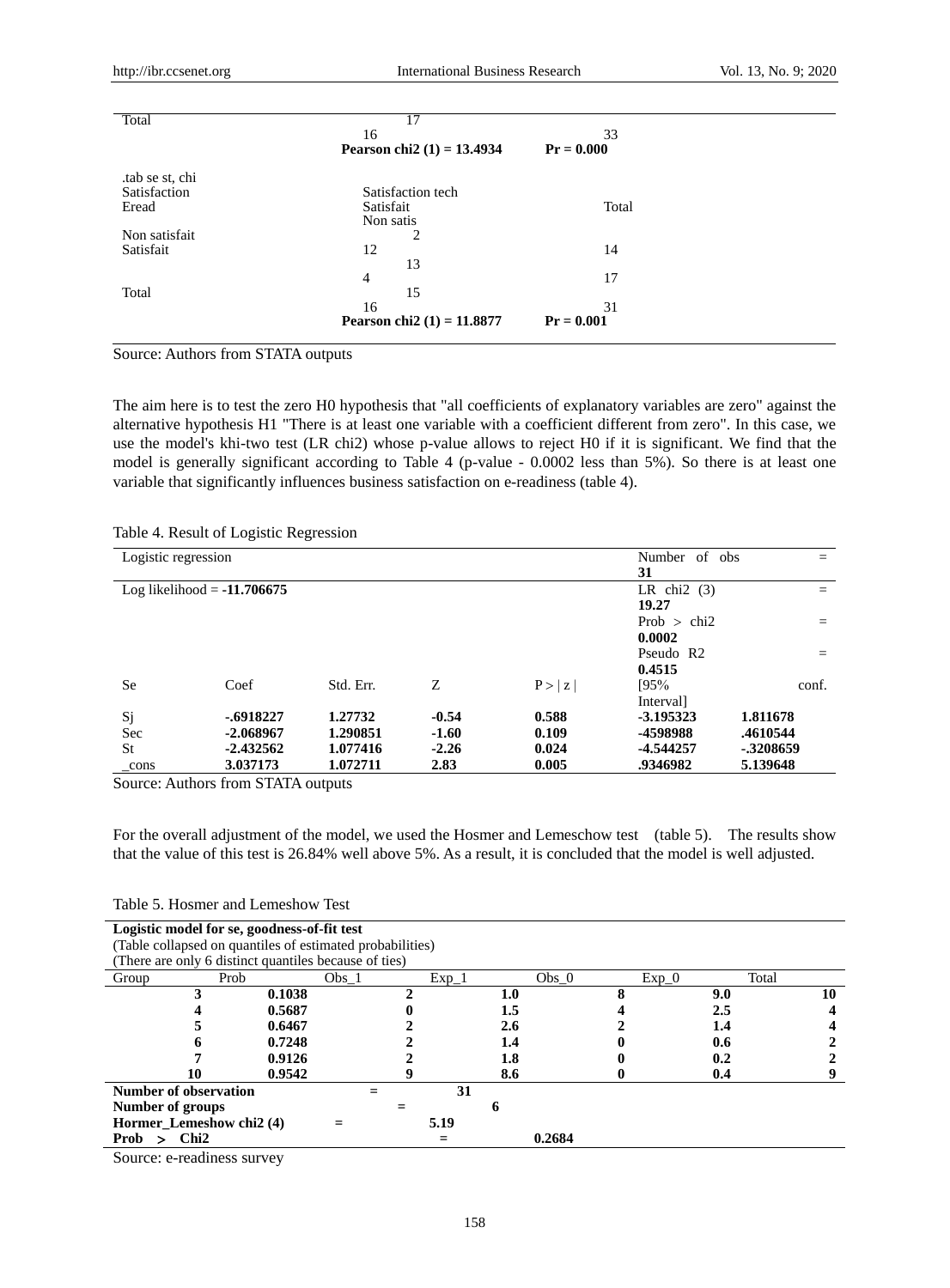The probabilities estimated by logistic regression make it possible to classify companies as "satisfied" and "unsatisfied" in relation to e-readiness, based on a fixed break value, here **0.5**; standard generally used. When a company's probability of being satisfied with e-readiness exceeds this threshold, the model affects that company in the group of satisfied companies. Table 6 shows that the model has a predictive power of **80.65%.** In other words, the model well predicts a company's satisfaction with e-readiness in more than four out of five cases. Moreover, the probability of being effectively satisfied knowing that one was classified as such is **78.95%** while the probability of being effectively unsatisfied knowing that one was classified as unsatisfied is **83.33%.**

| Logistic model of se                               |               |                                                     |              |
|----------------------------------------------------|---------------|-----------------------------------------------------|--------------|
| <b>Classified</b>                                  |               | -True--                                             | <b>Total</b> |
|                                                    | D             |                                                     |              |
|                                                    | $\sim$ D      |                                                     |              |
| $^{+}$                                             |               | 15                                                  | 19           |
| $\blacksquare$                                     | 4             |                                                     | 12           |
|                                                    |               | $\mathbf{2}$                                        |              |
|                                                    | 10            |                                                     |              |
| <b>Total</b>                                       |               | 17                                                  | 31           |
|                                                    | 14            |                                                     |              |
| Classified<br>if<br>predicted<br>$+$               | pr(D)<br>$>=$ | .5                                                  |              |
| True D defined as se $!= 0$                        |               |                                                     |              |
| Sensitivity                                        |               | $pr (+   D)$                                        | 88.24 %      |
| Specificity                                        |               | $pr(- \sim D)$                                      | 71.43 %      |
| Positive<br>predictive<br>value                    |               | $pr(D +-)$                                          | 78.95 %      |
| Negative predictive value                          |               | pr $(\sim D \vert -)$                               | 83.33 %      |
| False<br>for<br>D<br>$+$<br>rate<br>true<br>$\sim$ |               | $pr (+ D)$                                          | 28.57 %      |
| False<br>for<br>D<br>rate<br>$\sim$<br>true        |               | $\mathbf{D}$<br>pr $(-$<br>$\overline{\phantom{a}}$ | 11.76 %      |
| False<br>for<br>classified<br>$+$<br>rate<br>$+$   |               | pr $(\sim D \rvert + )$                             | 21.05 %      |
| False - rate for classified -                      |               | (D<br>$-$ )<br>pr                                   | 16.67 %      |
| Correctly                                          |               |                                                     | classified   |
| 80.65%                                             |               |                                                     |              |

## Table 6. Model Classification Table

Source: e-readiness survey

As an indicator of the model's ability to discriminate we have the ROC curve. It is the graphic representation of sensitivity according to (1 - specificity) which represents the risk of classifying a non-optimistic among the optimists; sensitivity being the probability of classifying an optimistic individual in the optimistic group (figure 2). The area below the ROC curve being 90.76%, we can say that the discrimination of the model is excellent.



Figure 2. Model 1 ROC curve

Source: Authors from STATA outputs

It is clear from this model that whether or not to be satisfied with e-readiness is independent of whether or not to be satisfied with the legal aspect of e-commerce (sj). Indeed, the latter proved to be insignificant (even with a 15%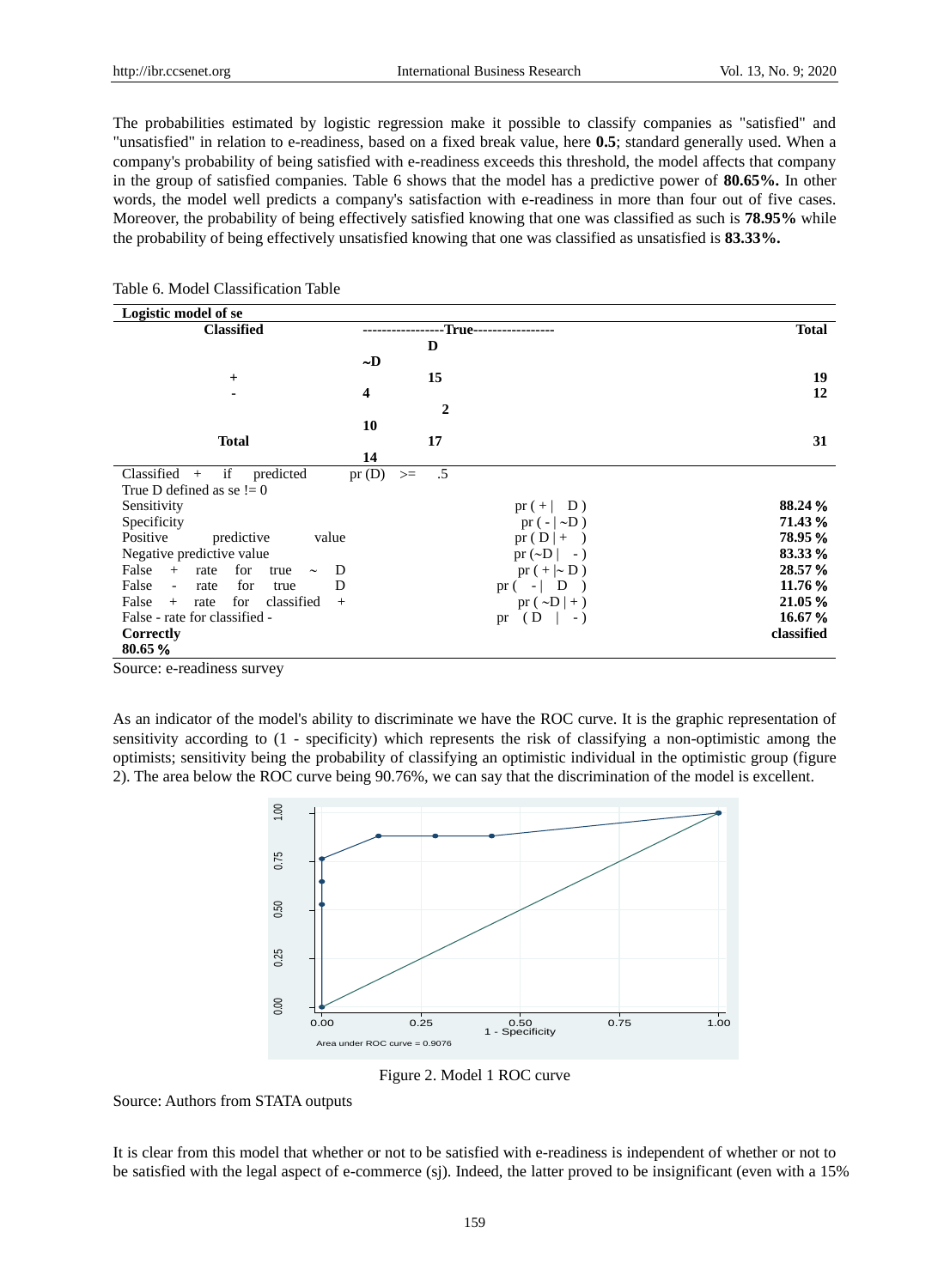risk of getting it wrong) at the end of the model. Satisfaction with the other two aspects of e-commerce (Sec and st) is found to have a significant 15% influence on e-readiness. The following interpretations are:

Business satisfaction with e-readiness differs significantly depending on the satisfaction on the economic side of e-commerce. Indeed, when one goes from a satisfied company on this aspect (economic e-commerce) to another uns satisfy, the probability of being satisfied with e-readiness decreases by 87.36. The level of satisfaction of companies on e-readiness depends heavily on their satisfaction with the technological aspect of e-commerce. Indeed, a company satisfied with the technological aspect is 11.38 times more likely to be satisfied with e-readiness than a company unsusfied with the technological aspect.

| Logistic regression |                              |                 |                        | Number of $obs =$ |           | 31        |
|---------------------|------------------------------|-----------------|------------------------|-------------------|-----------|-----------|
|                     |                              | LR chi2 $(3)$ = |                        |                   |           |           |
|                     |                              |                 | Prob $>$ chi2 $=$      |                   |           |           |
| Log likelihood      | $-11.706675$<br>$\alpha = 1$ |                 |                        | Pseudo $R2 =$     |           | 0.4515    |
| <b>Se</b>           | Odds Radio                   | Std. Err.       | $[95%$ conf.<br>P >  z |                   |           |           |
| Sj                  | 0.5006627                    | 0.6395063       | $-0.54$                | 0.588             | 0.0409533 | 6.120709  |
| Sec                 | 0.1263162                    | 0.1630554       | $-1.60$                | 0.109             | 0.010062  | 1.585745  |
| st                  | 0.0878116                    | 0.0946096       | $-2.26$                | 0.024             | 0.0106281 | 0.7255205 |

Table 7. Chance Report (for interpretation)

Source: Authors from STATA outputs

We then have the following:

## **E = -0,691\*J – 2,068\*Ec – 2,432\*T + 3,037**

E-readiness thus depends on legal, economic and technological factors. Only the signs assigned to the coefficients are interpreted. Thus, when a company's likelihood of being satisfied with one aspect of e-commerce increases (legal, economic and technological aspects) the likelihood of being satisfied with e-readiness decreases.

For the company, such a result may have the following repercussions on the company: (i) IT and telecommunications service companies focus on the technological aspect of security (Public Key Infrastructure), neglecting the economic and legal aspects which leaves a security flaw; (ii) Regulators, on the other hand, place particular emphasis on the legal aspect of security; (iii) Financial structures, for their part, focus on the economics of security.

All of these structures should value all three aspects of safety. This avoids leaving a security feature that will weaken security in general.

Subsequently, we estimated the model highlighting the link between e-readiness and business identification and e-commerce knowledge variables. The purpose of this estimate is to establish a logistic regression relationship between the e-readiness variable and the characteristics of the company and those of e-commerce knowledge.

 $E = f$  (business identification variables and knowledge of e-commerce).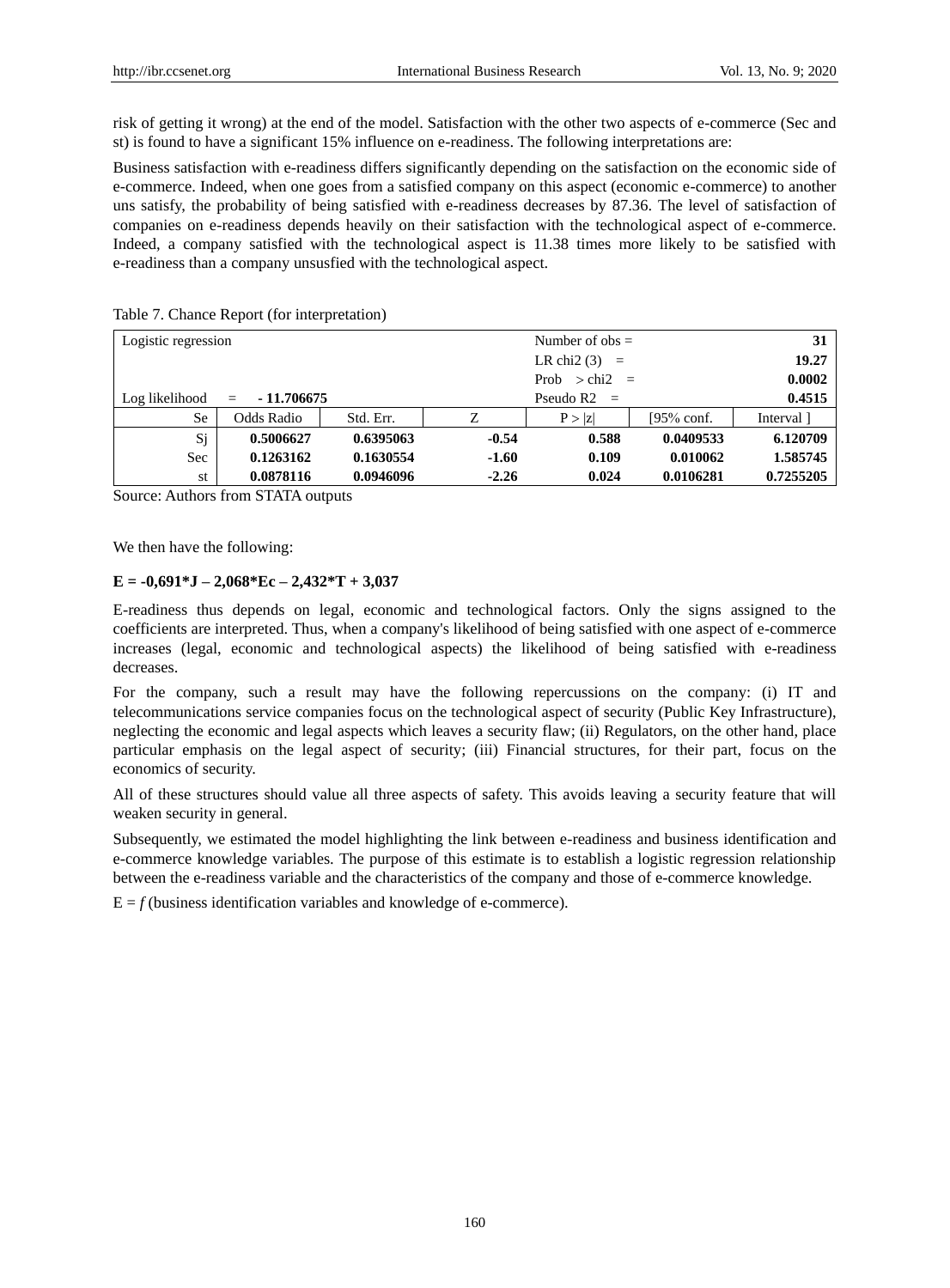| <b>Variables</b> | Label                        | <b>Terms</b>                                                | Betterment (chi |  |
|------------------|------------------------------|-------------------------------------------------------------|-----------------|--|
|                  |                              |                                                             | two test)       |  |
| Ville            | Town of residence            | Yaound é Douala                                             | 3.9%            |  |
| Sect-act         | Activity area                | Secondary, Tertiary                                         | 9,6%            |  |
| stat_ju          | Legal statut                 | Public limited company, limited liability<br>company        | 66,7%           |  |
| Typ_activ        | Type of activity             | Banks, Agriculture/agribusiness, Tourism,<br>Other activity | 29,1%           |  |
| Anciennet é      | Company seniority            | Less than 10 years, more than 10 years.                     | 66,8%           |  |
| Chiff aff        | Turnover                     | Less than 50 million, More than 50 million                  | 9,1%            |  |
| Connexion net    | Internet accessibility       | yes, No                                                     | 16,9%           |  |
| Site_net         | Webside ownership            | yes, No                                                     | 46,4%           |  |
| Recours e com    | Use of e-commerce            | Yes, No                                                     | 26,8%           |  |
| Opération        | Company operation            | Electronic Money Transfer, Online Buying,                   | 37,2%           |  |
|                  |                              | <b>Other Transaction</b>                                    |                 |  |
| App_service      | Appreciation of service      | Satisfied, Promising, Unsatisfied                           | 13,6%           |  |
| Raison_opt       | Reason e-commerce option     | Time Gain, Availability, Other Reason                       | 32,2%           |  |
| Structure        | E-commerce trading structure | Person to person, Business to person,                       | 82,6%           |  |
|                  |                              | Person to business                                          |                 |  |
| Moyen            | Means of payment             | Bank card, Electronic Currency Door,                        | 66%             |  |
|                  |                              | Other Way                                                   |                 |  |
| Nbr_empl         | Company size                 | Keep on going                                               |                 |  |

Source: e-readiness survey

The model retains variables with a value of less than or equal to 15% (the level of risk set in the previous model). This level of risk has been set at 15% given the rarity of the phenomenon (table 8). Thus, we took the variables "City," "Sect-act," "Chiff\_aff," "App\_service" and "Nbr\_empl." The best model is one that does not take into account the two variables "Chiff\_aff" and "App\_service."

The overall significance of the model is verified from Fischer's test on the model (table 9)

|  | Table 9. Significant model testing |  |  |
|--|------------------------------------|--|--|
|--|------------------------------------|--|--|

| Logistic regression |                    |                   |         | Number of $obs =$ |              | 35         |
|---------------------|--------------------|-------------------|---------|-------------------|--------------|------------|
|                     |                    |                   |         | LR chi2 $(3)$ =   |              | 10.09      |
|                     |                    | Prob $>$ chi2 $=$ |         |                   |              | 0.0178     |
| Log likelihood      | - 19.084094<br>$=$ |                   |         | Pseudo $R2 =$     |              | 0.2092     |
| <b>Se</b>           | Odds Radio         | Std. Err.         | Z.      | P >  z            | $195%$ conf. | Interval 1 |
| Ville               | 2.011886           | 0.923266          | 2.18    | 0.029             | 0.202318     | 3.81454    |
| nbr_empl            | 0.0018962          | 0.0011117         | 1.71    | 0.088             | $-0.0002828$ | 0.0040752  |
| Sect act            | $-2.291169$        | 1.309943          | $-1.75$ | 0.080             | -4.858611    | 0.2762719  |
| cons                | $-0.8122433$       | 0.6305099         | $-1.29$ | 0.198             | $-2.04802$   | 0.4235335  |

Source: Authors from STATA outputs

It appears that the model is generally significant, with a gain of **0.0178 5%**. Therefore, we have good reason to believe that the model specified above is overall significant.

Table 9 shows that the value of this test is 49.01%, well above 5%. As a result, it is concluded that the model is well adjusted. The hypotheses of this test are: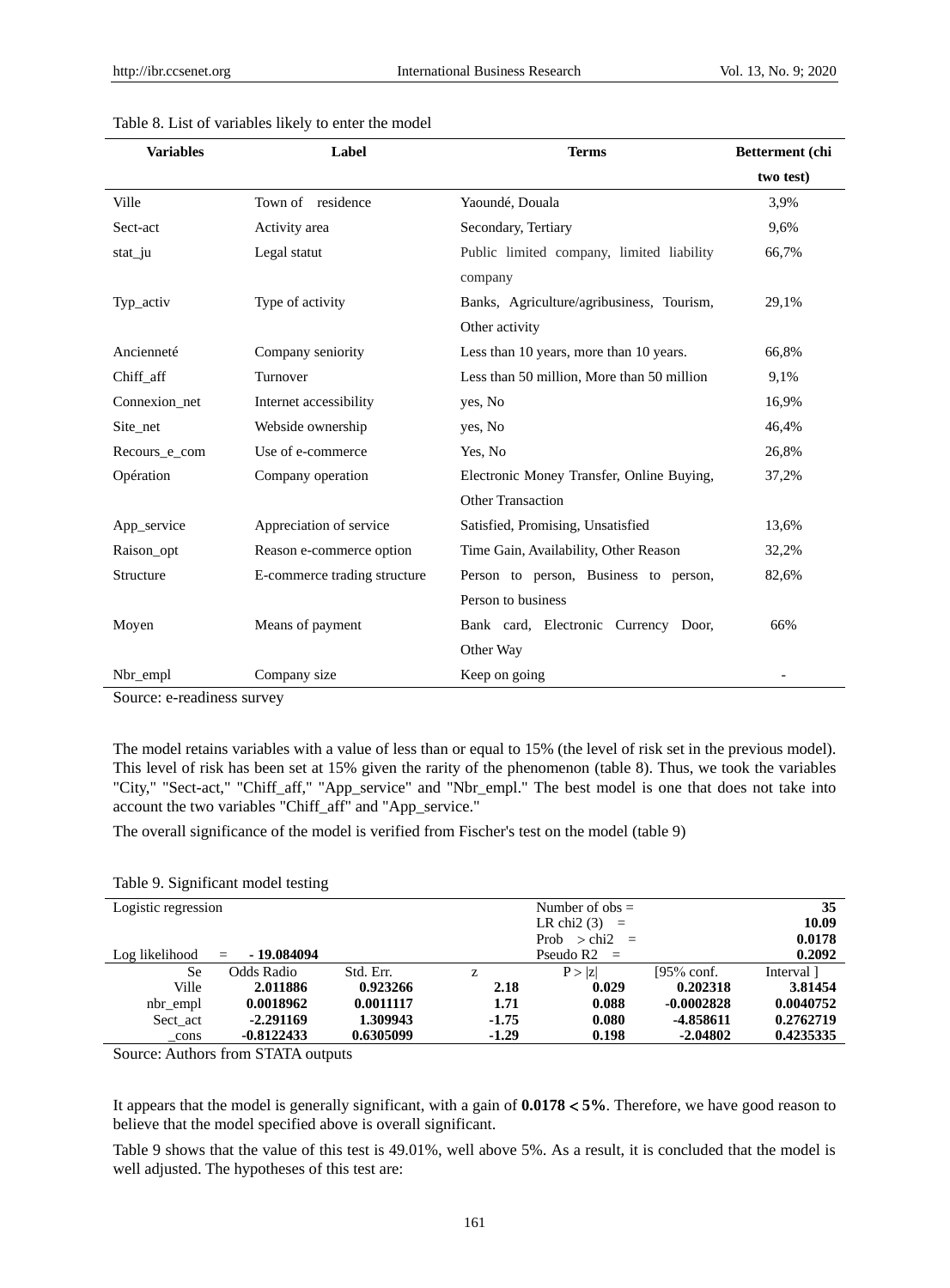| Logistic model for se, goodness-of-fit test               |        |         |         |       |         |              |
|-----------------------------------------------------------|--------|---------|---------|-------|---------|--------------|
| (Table collapsed on quantiles of estimated probabilities) |        |         |         |       |         |              |
| Group                                                     | Prob   | $Obs_1$ | $Exp_1$ | Obs_0 | $Exp_0$ | <b>Total</b> |
|                                                           | 0.2299 |         |         |       | 3.3     |              |
|                                                           | 0.3107 |         | 1.8     |       | 4.2     |              |
|                                                           | 0.3111 |         | 0.3     |       | 0.7     |              |
|                                                           | 0.3516 |         | 0.9     |       | 2.1     |              |
|                                                           | 0.5103 |         |         |       | 2.3     |              |
|                                                           | 0.7469 |         | 3.7     |       | 1.3     |              |
|                                                           | 0.7695 |         |         |       | 0.5     |              |
|                                                           | 0.7725 |         | 2.3     |       | 0.7     |              |
|                                                           | 0.7817 |         | 3.1     |       | 0.9     |              |
| 10                                                        | 0.9566 |         | 2.8     |       | 0.2     |              |

# Table 10. Hosmer and Lemeshow Test

Source: e-readiness survey

Table 10 shows that the model has a predictive power of 80.00%. In other words, the model well predicts an individual's state of satisfaction with e-readiness in four out of five cases. Moreover, the probability of being effectively satisfied knowing that one was classified as such is 83.33% while the probability of being effectively unsatisfied knowing that one was classified as unsatisfied is 76.47%.

# Table 11. Model Classification Table

|                                                  | True ---------------    |                    |        |
|--------------------------------------------------|-------------------------|--------------------|--------|
| Classified                                       | D                       |                    | Total  |
|                                                  | $\sim$ D                |                    |        |
| $+$                                              | 15                      |                    | 18     |
|                                                  | 3                       |                    | 17     |
|                                                  | $\overline{\mathbf{4}}$ |                    |        |
|                                                  | 13                      |                    |        |
| Total                                            | 19                      |                    | 35     |
|                                                  | 16                      |                    |        |
| pr(D)<br>$Classified + if predicted$<br>$>= 0.5$ |                         |                    |        |
| True D defined as se $!= 0$                      |                         |                    |        |
| Sensitivity                                      |                         | $Pr (+   D)$       | 78.95% |
| Specificity                                      |                         | $Pr(- D)$          | 81.25% |
| Positive predictive value                        |                         | $Pr(D +)$          | 83.33% |
| Negative predictive value                        |                         | $Pr(.~D -)$        | 76.47% |
| False + rate for true $\sim D$                   |                         | $Pr (+   \sim D)$  | 18.75% |
| False - rate for true D                          |                         | $Pr(- D)$          | 21.05% |
| False + rate for classified +                    |                         | $Pr(. \sim D   +)$ | 16.67% |
| False - rate for classified -                    |                         | $Pr(D -)$          | 23.53% |
| Correctly classified                             |                         |                    | 80.00% |

Source: e-readiness survey

The area under the ROC curve being 84.87%, we can say that the discrimination of the model is excellent (figure 3).



Figure 3. Model 2 ROC Curve

Source: e-readiness survey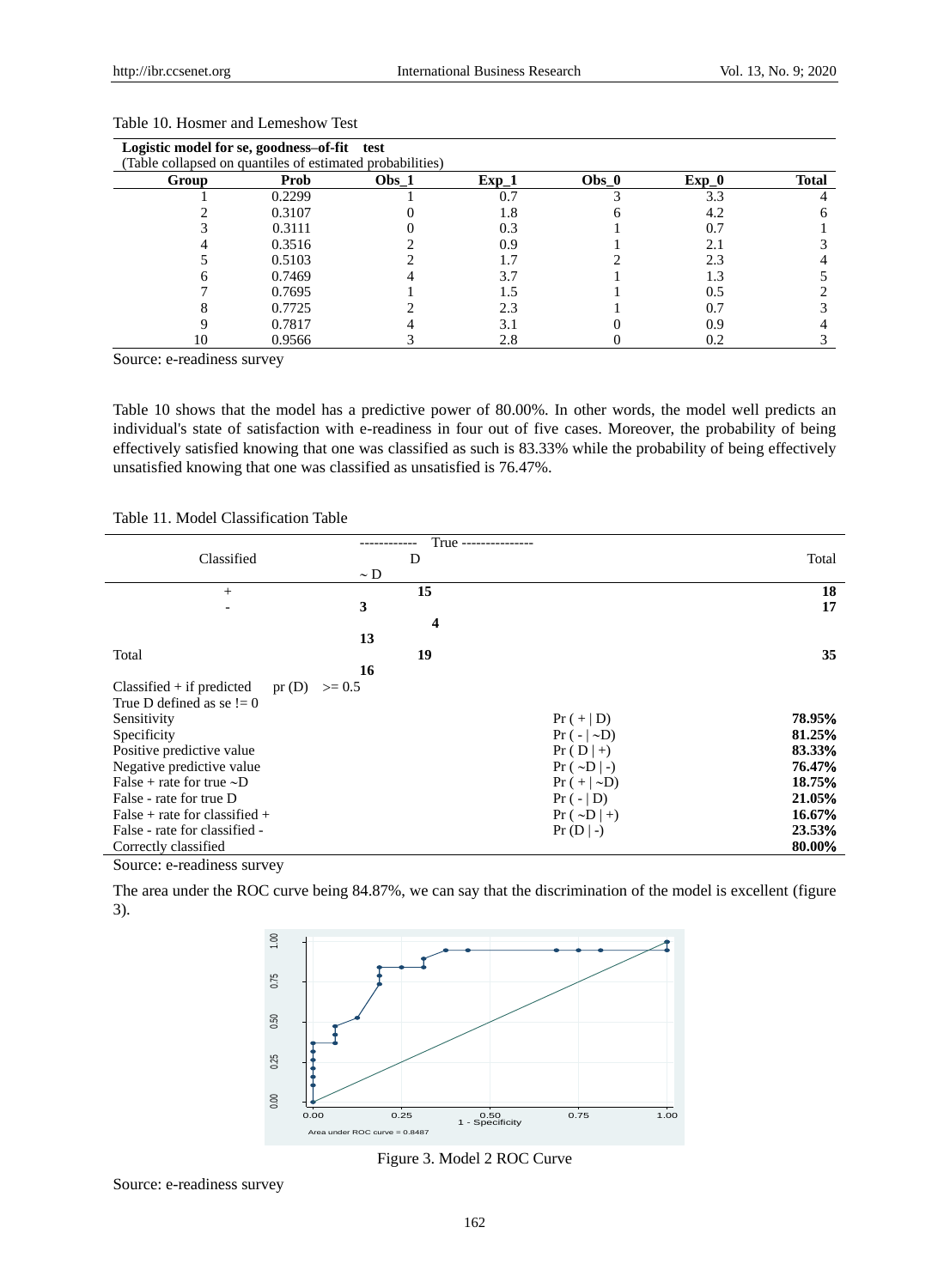This model shows that the city of residence, activity area and number of employees have a significant influence on the level of satisfaction of e-readiness companies (table 12).

| Logistic regression |                               |           |         | Number of obs $=$    |              | 35         |
|---------------------|-------------------------------|-----------|---------|----------------------|--------------|------------|
|                     |                               |           |         | LR chi $2(3)$<br>$=$ |              | 10.09      |
|                     |                               |           |         | Prob $>$ chi2 $=$    |              | 0.0178     |
| Log likelihood      | - 19.084094<br>$\alpha = 100$ |           |         | Pseudo $R2 =$        |              | 0.2092     |
| Se                  | Odds Radio                    | Std. Err. |         | P >  z               | $195%$ conf. | Interval 1 |
| ville               | 7.477407                      | 6.903636  | 2.18    | 0.029                | 1.224237     | 45.67058   |
| nbr_emp             | 1.001898                      | 0.0011139 | 1.71    | 0.088                | 0.9997173    | 1.004084   |
| sect act            | 0.1011481                     | 0.1324983 | $-1.75$ | 0.080                | 0.0077613    | 1.318206   |

### Table 12. Chance report (for interpretation)

Source: e-readiness survey

## 2.2.1 E-readiness and City of Residence

The level of business satisfaction with e-readiness differs depending on the city of residence of the company. Indeed, when you move from a Yaounde company to a company in Douala, the probability of being satisfied with e-readiness increases. A company in the city of Douala, all things being equal, is 7.47 times more likely to be satisfied with e-readiness than a company in the city of Yaounde.

#### 2.2.2 E-readiness and Business Sector

The business sector has a significant influence on the satisfaction of e-readiness companies. Indeed, when moving from one company in the secondary sector to another in the tertiary sector, the probability of being satisfied increases by 89.9%. In other words, a secondary company is 9.8 times more likely to be satisfied with e-readiness than a firm in the tertiary sector.

#### 2.2.3 E-readiness and Size of the Company

The number of employees in the company also influences the level of satisfaction of the company's e-readiness. As a result, when this number increases by one unit, the probability of being satisfied increases by 0.19%.

#### **3. Conclusion**

We have demonstrated in this article that there is a link between e-readiness and security in e-commerce and that security in e-commerce has three components: the legal component, the economic component and the technological component. All three of these components are essential to the start of fair e-commerce. The industry and the number of employees influence the level of satisfaction in e-readiness. Today, e-commerce is an essential tool for business transactions. As the stakes are higher and higher, there is a risk of attack, espionage, or hacking of computer systems. This leads to the establishment of security mechanisms. Today, with the Covid 19 pandemie, e-commerce is becoming increasingly necessary in transactions. It must therefore be accompanied by safety measures to ensure their reliable use by users.

A similar study in another developing country will give us similar results. The results in developed countries will certainly not be very different.

#### **References**

- Bachelet, R. (2007). *Recueil, analyse et traitement des données (cours en ligne).* École Centrale de Lille, Lille, 2007. Retrieved from http://rb.ec-lille.fr
- Bridges. (2019). *Comparison of E-Readiness Assessment Models.* Retrieved from http://www.bridges.org/année
- CNUCED, Conférence des Nations Unies sur le Commerce et le Développement (2018). *Accroitre les gains pour le développement tirés du commerce électronique et les plates formes numériques*. Groupe intergouvernemental d'experts du commerce électronique et de l'économie numérique. 18-20 Avril 2018 P17.
- CNUCED, Conférence des Nations Unies sur le Commerce et le Développement (2015). "*Outil Pédagogique des Grandes Tendances Mondiales depuis 1945* " *2015.*
- CNUDCI, Commission des Nations Unies pour le Droit Commercial International (2013). *Reglement d'arbitrage de la CNUDCI.*
- Dionne, B. (1998). *Pour réussir, guide méthodologique pour les études et la recherche.* Études vivantes. Ed. de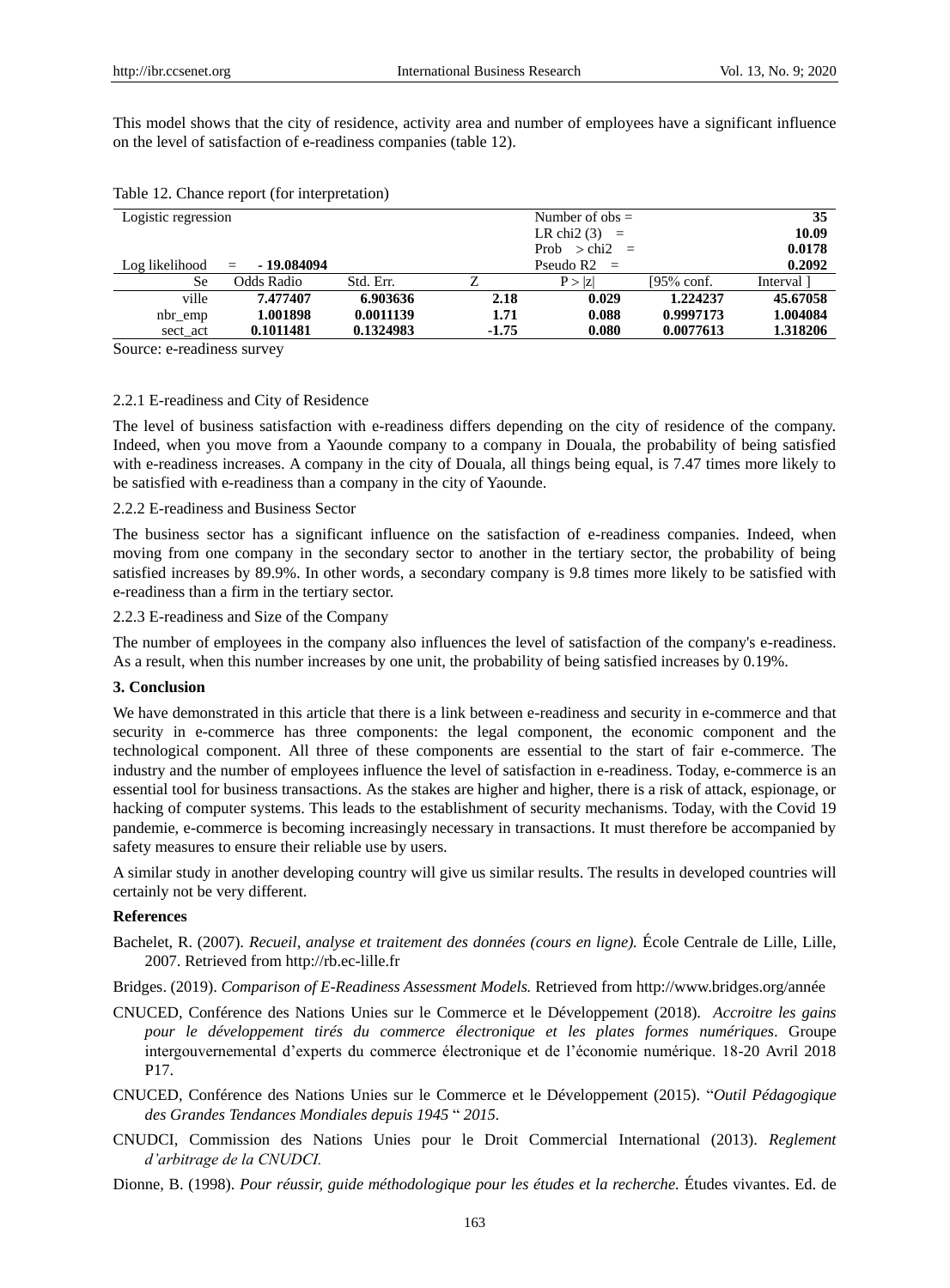l'université de Laval, 3e édition, 1998.

- Druel, F. (2007). *Evaluation de la valeur à l'ère du Web: proposition de modèle de validation des projets non marchands*. Thèse de doctorat. Novembre 2007.
- Economist Intelligence Unit. (2009). *E-readiness Rankings 2009, the usage imperative.* A repport of Economist Intelligence Unit, written in co-operation with the IBM Institut for Business Value. June 2009.
- FEVAD, Fédération du e-commerce et de la vente à distance (2018). *Bilan ventes à distance* . E-commerce 7 fev 2018.
- Foucher, S. (2011). *Les statistiques du e-commerce mondial* Articles infographiques 6 decembre 2011. *1998 IEEE Symposium on Security and Privacy*. IEEE Computer Society Press, May 1998. 177.
- INS, Institut National de Statistiques (2015). *Annuaire Statistique du Cameroun*. Chapitre 21: Poste et Télécommunication pp. 346-355. Edition 2015.
- Jong R. L., Shailendra, C. N., Karim, F., & Jae, M. J., (2012). When do online shoppers appreciate security enhancement efforts? Effect of financial risk and security level on evaluation of customer authentification. *International Journal of Human Computer studies,* 364-376. https://doi.org/10.1016/j.ijhcs.2011.12.002
- Jouini, M., & Rabai, L. B. (2017). *A Security Framework for Secure Cloud Computing Environments.* Cloud Security: Concepts, Methodologies, Tools, and Applications pp. 249-263 2017. Hershey, PA: IGI Global. https://doi.org/10.4018/978-1-5225-8176-5.ch011
- Jung, S. L., Kum, S. L. (2012). *Robust e-commerce service: Light Weight Secure mail order mechanism.* Elsevier, Electronic Commerce Research and Applications 2012, pp. 388-396. https://doi.org/10.1016/j.elerap.2012.04.001
- Kaysi, B., & Topaloglu, Y. (2018). Usability in e-commerce Websides ; results of eye tracking evaluation, World Academy of Science, Engineering and Technology. *International Journal of Computer and Systems Engineering, 12*(10).
- Khan, S. W. (2019). *Cyber Security Issues and Challenges in E-Commerce* (January 6, 2019). Proceedings of 10th International Conference on Digital Strategies for Organizational Success. https://doi.org/10.2139/ssrn.3323741
- Kinsta, (2020). *Statistiques sur le ecommerce pour 2020, chatbots, voix, marketing omni-channel.* Retrieved from [www.kinsta.com/fr/blog/statistiques-ecommerce/](http://www.kinsta.com/fr/blog/statistiques-ecommerce/)
- NEPAD, Nouveau Partenariat pour le Developpement de l'Afrique (2017). *Agenda 5 % pour le développement.* Retrieved from [http://www.jeuneafrique.com/475543/economie/le-nepad-veut-convaincre-les-investisseurs-institutionnels](http://www.jeuneafrique.com/475543/economie/le-nepad-veut-convaincre-les-investisseurs-institutionnels-de-miser-sur-les-projets-dinfrastructures/)[de-miser-sur-les-projets-dinfrastructures/](http://www.jeuneafrique.com/475543/economie/le-nepad-veut-convaincre-les-investisseurs-institutionnels-de-miser-sur-les-projets-dinfrastructures/)
- Nili, A., Barros, A., Johnstone, D., & Tate, M. (2019). *Technological enablers for preventing services failure with e-commerce websites.* In Proceedings of the 27th European Conference on Information Systems (ECIS), Stockholm & Uppsala, Sweden, June 8-14, 2019. ISBN 978-1-7336325-0-8 Research Papers. Retrieved from [https://aisel.aisnet.org/ecis2019\\_rp/123](https://aisel.aisnet.org/ecis2019_rp/123)
- Palak, G., & Akshat, D. (2016). E-Commerce- Study of Privacy, Trust and Security from Consumer's Perspective. *International Journal of Computer Science and Mobile Computing, 5*(6), 224-232.
- Revati, C., Shanthi, K., & Saranya, A. R. (2015). A Study on the E-commerce Security Issues. *International Journal of Innovative Research in Computer and Communication Engineering, 3,* 12896-12901.
- RGE-2, Recensement General des Enterprise (2018). *Recensement General des Entreprises du Cameroun 2016 (RGE-2)*. Rapport des principaux résultats. Publié en 2018.
- Statistiques, M. (2018). *Base de Données sur l'Economie Mondiale*, *Statistiques mondiales 2018.* Retrieved from [www.statistiques-mondiales.com](http://www.statistiques-mondiales.com/)
- UNCTAD, United Nations Conference on Trade and Development. (2015). *Reforming International Investment Governance.* World Investment Report 2015.
- UNCTAD, United Nations Conference on Trade and Development. (2018). *Investment and new industrial policies.* World Investment Report. 2018.
- UNCTAD, United Nations Conference on Trade and Development. (2020). *How UNCTAD's e-government platform helps countries stay open for business during Covid-19.* World Investment forum 2020.